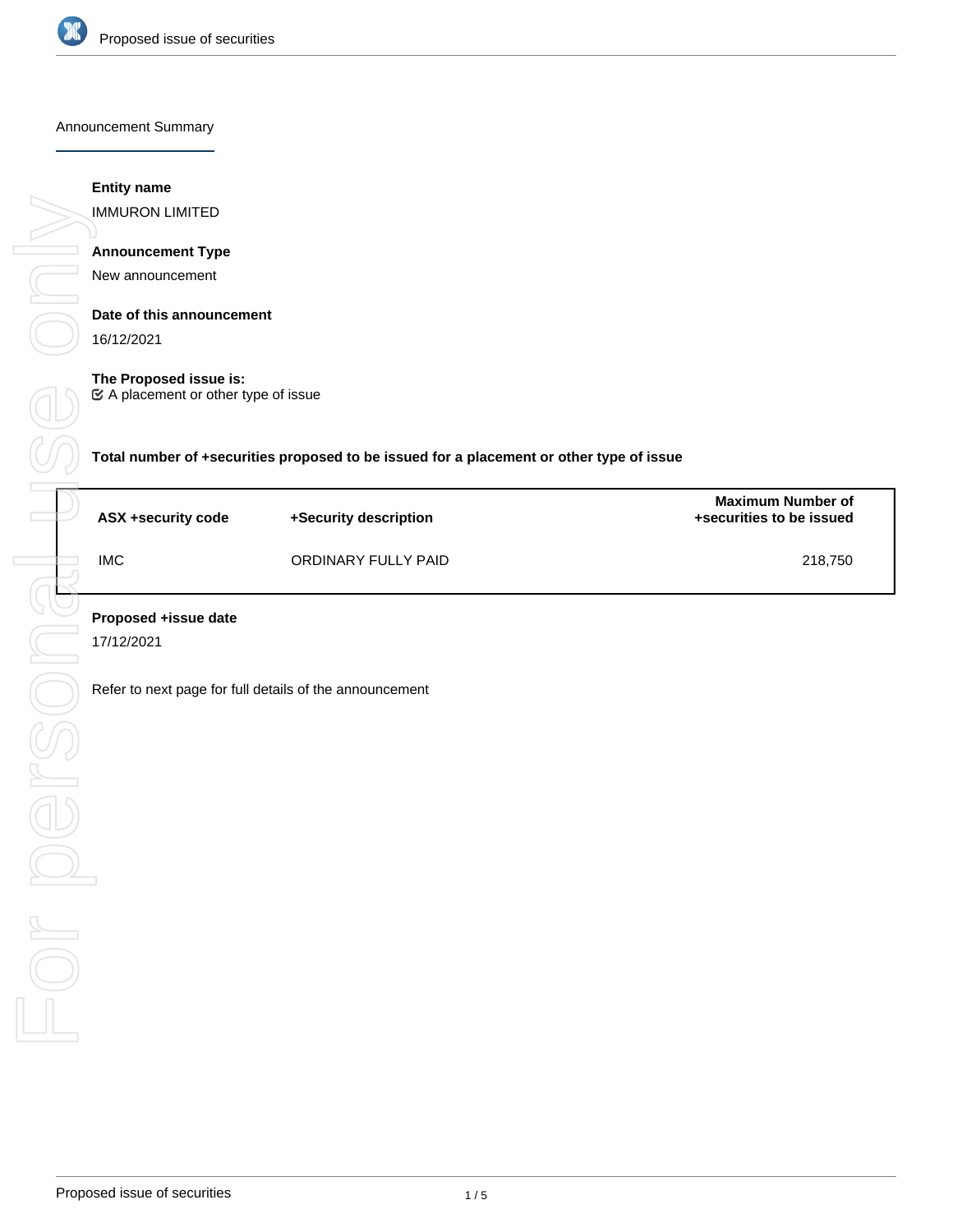

### Part 1 - Entity and announcement details

## **1.1 Name of +Entity**

IMMURON LIMITED

We (the entity named above) give ASX the following information about a proposed issue of +securities and, if ASX agrees to +quote any of the +securities (including any rights) on a +deferred settlement basis, we agree to the matters set out in Appendix 3B of the ASX Listing Rules.

If the +securities are being offered under a +disclosure document or +PDS and are intended to be quoted on ASX, we also apply for quotation of all of the +securities that may be issued under the +disclosure document or +PDS on the terms set out in Appendix 2A of the ASX Listing Rules (on the understanding that once the final number of +securities issued under the +disclosure document or +PDS is known, in accordance with Listing Rule 3.10.3C, we will complete and lodge with ASX an Appendix 2A online form notifying ASX of their issue and applying for their quotation).

**1.2 Registered Number Type**

**Registration Number**

ABN

80063114045

**1.3 ASX issuer code**

IMC

**1.4 The announcement is**

New announcement

16/12/2021

## **1.6 The Proposed issue is:**

 $\mathfrak{C}$  A placement or other type of issue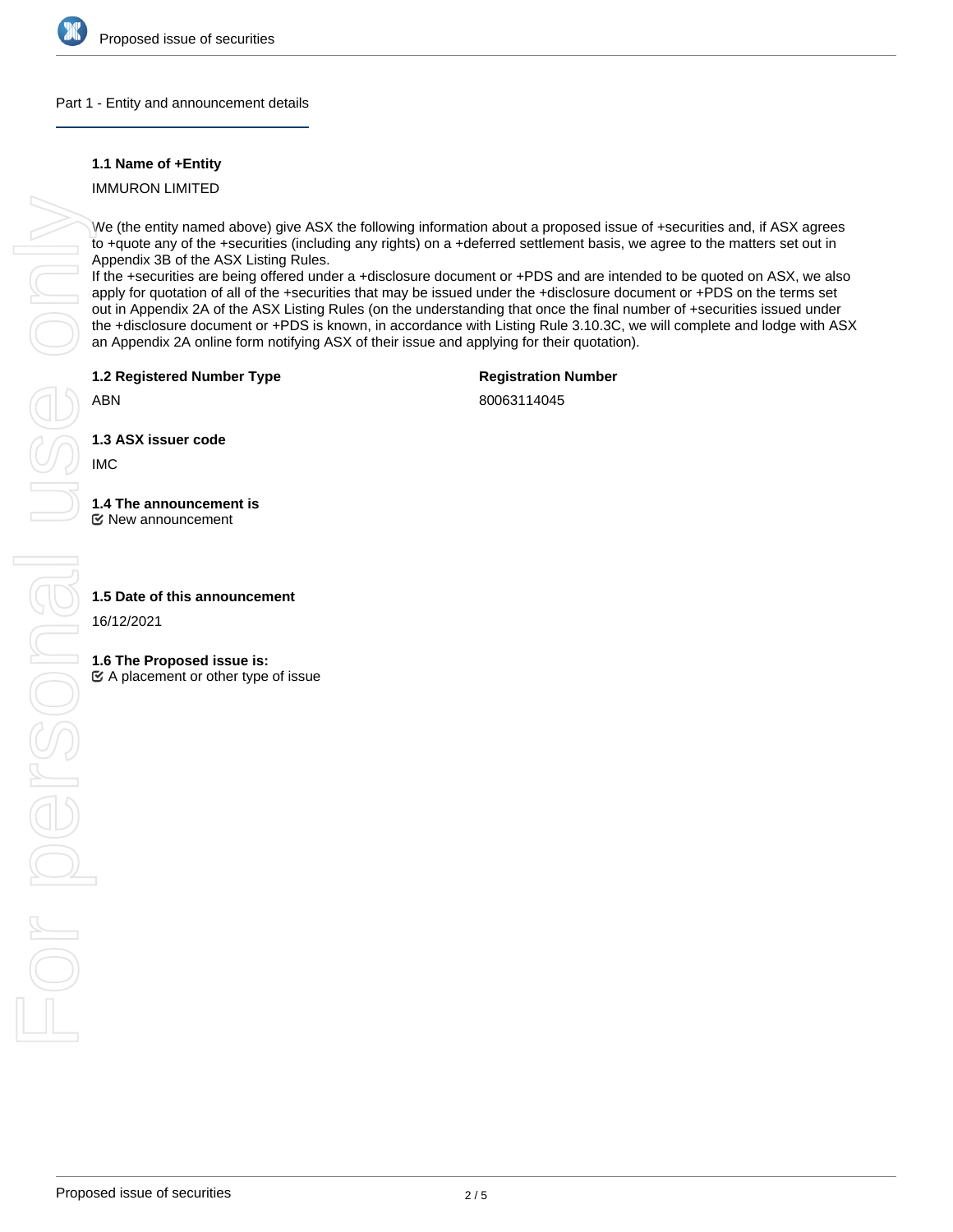

Part 7 - Details of proposed placement or other issue

Part 7A - Conditions

**7A.1 Do any external approvals need to be obtained or other conditions satisfied before the placement or other type of issue can proceed on an unconditional basis?** No

Part 7B - Issue details

**Is the proposed security a 'New class' (+securities in a class that is not yet quoted or recorded by ASX) or an 'Existing class' (additional securities in a class that is already quoted or recorded by ASX)?** Existing class

**Will the proposed issue of this +security include an offer of attaching +securities?** No

Details of +securities proposed to be issued

### **ASX +security code and description**

IMC : ORDINARY FULLY PAID

### **Number of +securities proposed to be issued**

218,750

#### **Offer price details**

**Are the +securities proposed to be issued being issued for a cash consideration?** No

#### **Please describe the consideration being provided for the +securities**

Per Resolution 4 of AGM held 15 Dec 2021, shares issued in lieu of cash for logistics and marketing services

**Please provide an estimate of the AUD equivalent of the consideration being provided for the +securities** 0.160000

**Will these +securities rank equally in all respects from their issue date with the existing issued +securities in that class?** Yes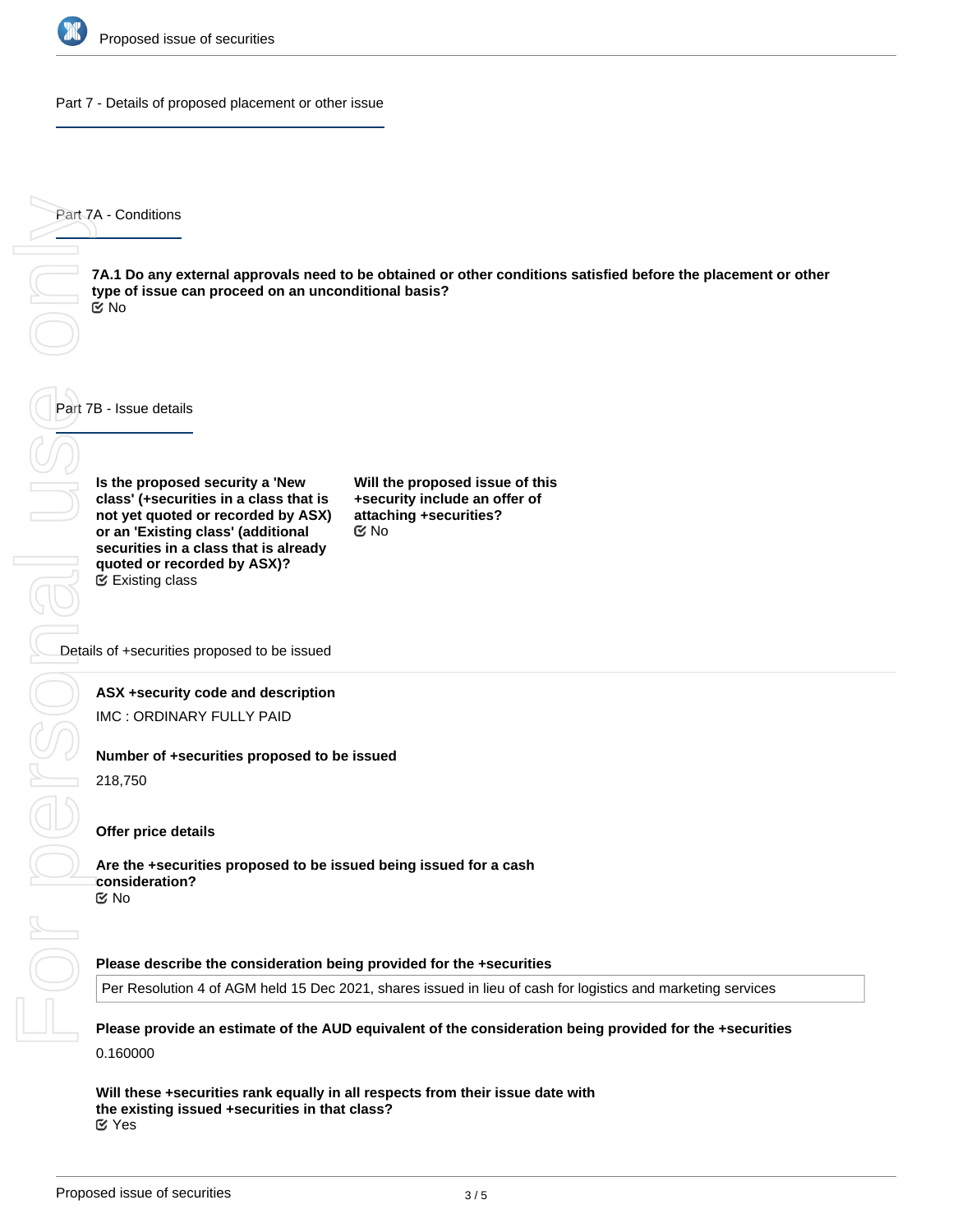

Part 7C - Timetable

**7C.1 Proposed +issue date** 17/12/2021

Part 7D - Listing Rule requirements

**7D.1 Has the entity obtained, or is it obtaining, +security holder approval for the entire issue under listing rule 7.1?** Yes

**7D.1a Date of meeting or proposed meeting to approve the issue under listing rule 7.1** 15/12/2021

**7D.2 Is a party referred to in listing rule 10.11 participating in the proposed issue?** Yes

**7D.3 Will any of the +securities to be issued be +restricted securities for the purposes of the listing rules?** No

**7D.4 Will any of the +securities to be issued be subject to +voluntary escrow?** No

Part 7E - Fees and expenses

**7E.1 Will there be a lead manager or broker to the proposed issue?** No

**7E.2 Is the proposed issue to be underwritten?** No

**7E.4 Details of any other material fees or costs to be incurred by the entity in connection with the proposed issue** N/A